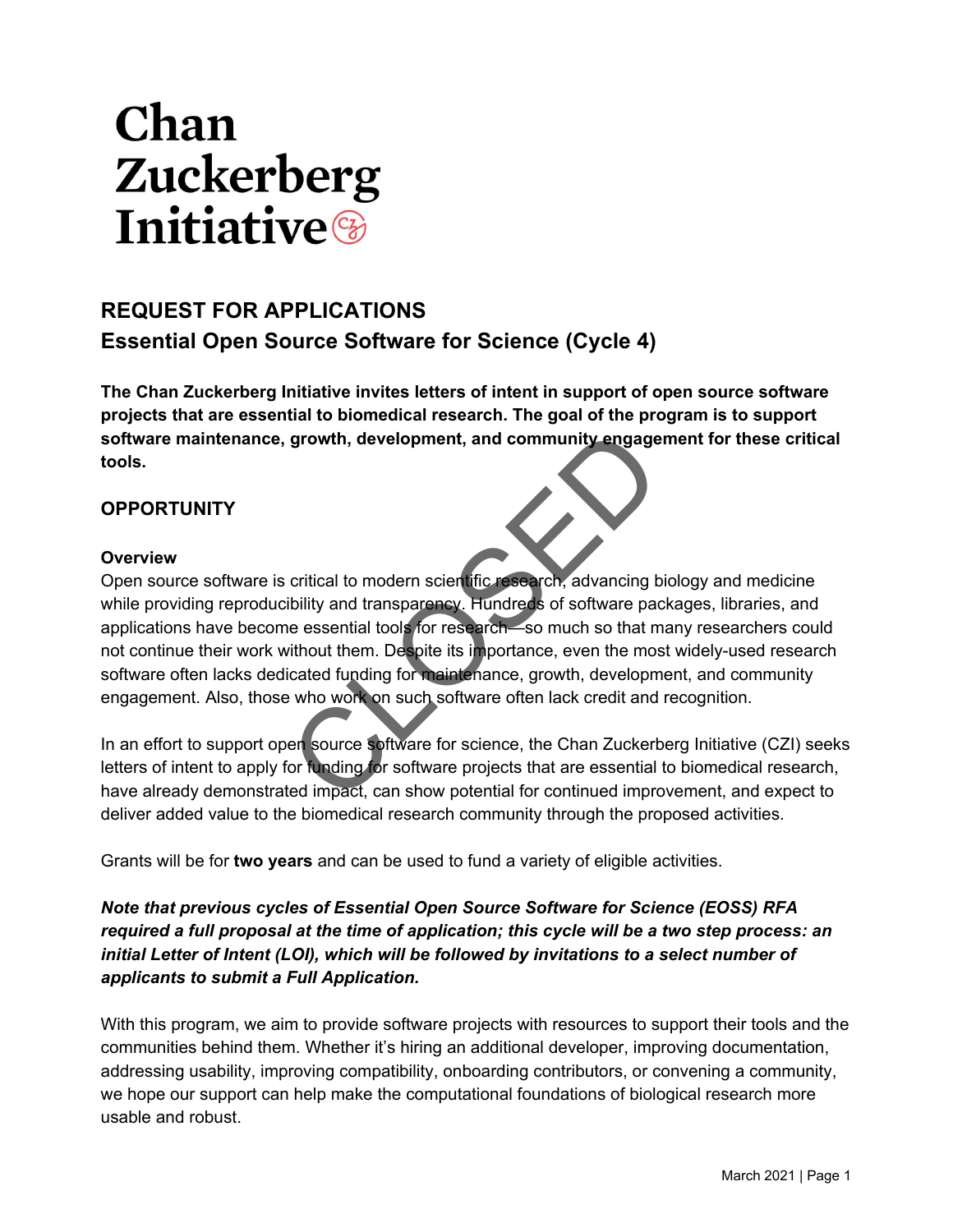#### **Scope**

CZI currently supports several areas of basic science and technology with the goal of making it possible to cure, prevent, or manage all diseases by the end of this century. This program aims to support software tools that are essential to this mission. Applications for two broad categories of open source software projects will be considered in scope:

- **Domain-specific software** for analyzing, visualizing, and otherwise working with the specific data types that arise in biomedical science (e.g., genomic sequences, microscopy images, molecular structures). Software will be considered out of scope if it primarily serves domains outside biomedical science (e.g., physics, astronomy, earth sciences). While we appreciate that other communities may want to explore new extensions of their software to the life sciences, such applications are unlikely to be selected.
- **Foundational tools and infrastructure** that enable a wide variety of downstream software across several domains of science and computational research (e.g., numerical computation, data structures, workflows, reproducibility). While foundational tools will be considered in scope for this program, they must have demonstrated impact on some area(s) of biomedical research.

We strongly encourage proposals requesting funding for multiple related software projects [\(example here](https://chanzuckerberg.com/eoss/proposals/a-modular-suite-of-advanced-bioimaging-tools-with-scikit-image-and-dash/)). For examples of open source projects we've previously funded through the EOSS program, we encourage you to check the list of [proposals awarded in the previous cycles](https://chanzuckerberg.com/eoss/proposals/) and our [blog](https://medium.com/@cziscience/enabling-foundational-tools-for-scientific-discovery-5eb1f5747c35) [posts.](https://medium.com/@cziscience/the-invisible-foundations-of-biomedicine-4ab7f8d4f5dd) The biometical research project to mine, publish, or analyze research and the biometical research.<br>
Separation of this program, they must have demonstrated ideal research.<br>
The projects were projected in the proposals are

Examples of projects that are **less** likely to be successful:

- $\bullet$  A project in its earlier stages that is not used extensively or known beyond the creator(s);
- A project that is focused on improving or supporting a database or knowledge base that has few community contributions or low adoption in the biomedical community;
- A project that is widely successful and adopted but has little or no applications to biomedicine;
- A proposal for a research project to mine, publish, or analyze research results rather than a project that will support the biomedical research process itself.

Applications can request funding between \$50k and \$200k total costs **per year** for two years (inclusive of up to 15% for indirect/overhead costs) for an overall amount requested between \$100k and \$400k for the two-year duration of the grant (inclusive of 15% for indirect/overhead costs). At the LOI stage, proposals will not need to provide a detailed budget or justification. At the full proposal stage, **budgets will be required and** evaluated for appropriateness relative to the scope of work proposed.

Acceptable use of funds includes, but is not limited to:

● Salary support for staff (full-time, part-time, or contract): developers, contributors, technical writers, community managers, product managers, project managers, user experience researchers, community educators, or other roles that directly support the software project(s);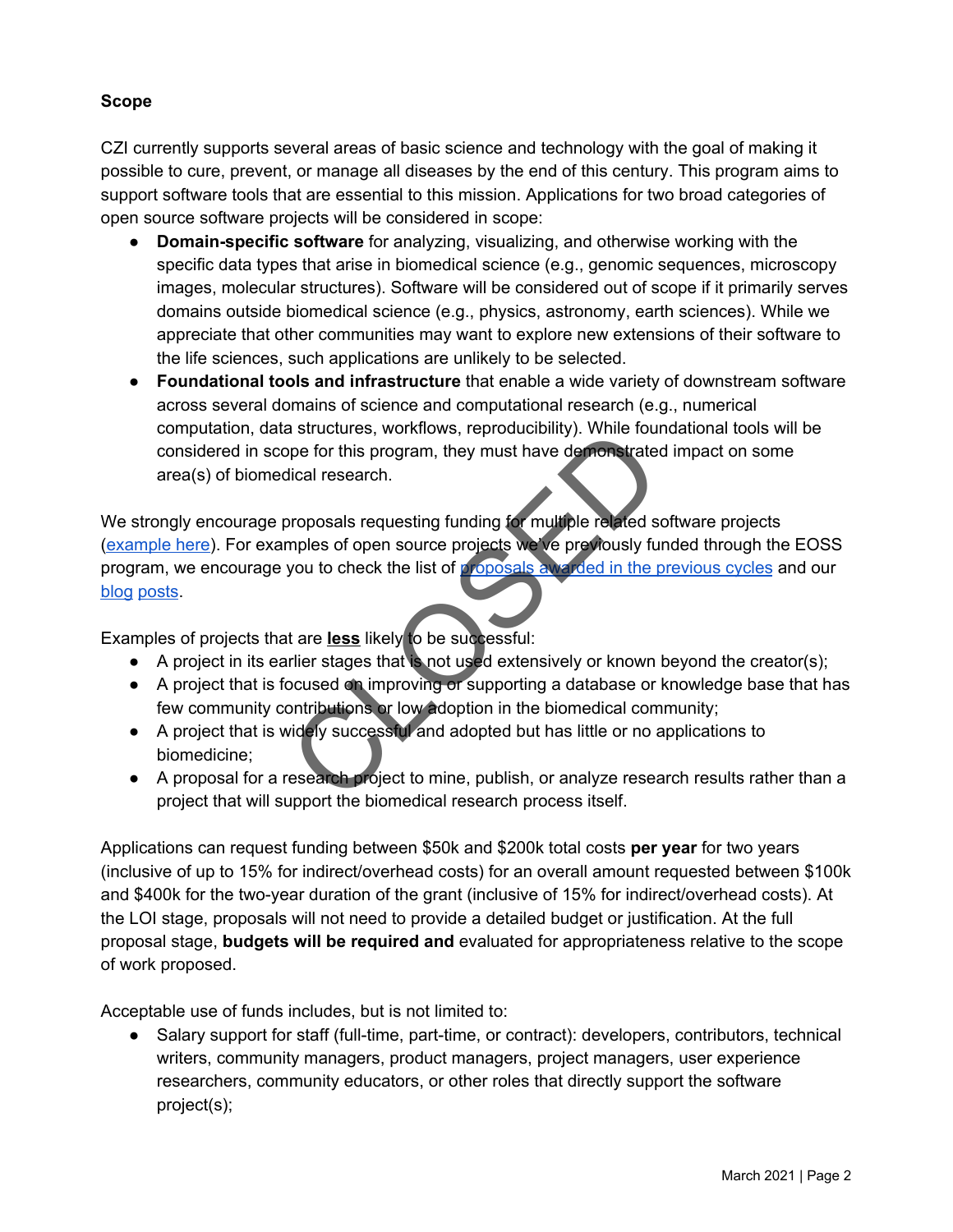- Hackathons, sprints, outreach, or other forms of community engagement and support for community participation;
- Operational needs such as cloud computing, storage, networking, or continuous integration services; and
- Support for work that bridges software projects or ecosystems, including better coordination across software projects that are similar, dependent on one another, or frequently used together.

CZI staff will further support awarded proposals by [convening grantee meetings](https://www.youtube.com/playlist?list=PLilvrWT8aLuZgAIJ7rq3-hhw_M5Z1yV4l) and helping connect open source software developers to scientists — including other CZI-funded grantees and members of the broader scientific community.

# **ELIGIBILITY**

- We welcome applications from any country, provided the proposed work is compliant with the US Treasury Department's Office of Foreign Asset Control (OFAC) program. For additional information regarding OFAC sanctions, please refer to the [US Treasury](https://www.treasury.gov/resource-center/sanctions/Pages/default.aspx) [Department's resources.](https://www.treasury.gov/resource-center/sanctions/Pages/default.aspx)
- Applications may be submitted by non-profit and for-profit organizations, public and private institutions, such as colleges, universities, hospitals, laboratories, units of state and local government, companies, and eligible agencies of the federal government. As part of the full application process, for-profit organizations may need to provide additional information on the charitable purposes of the proposal. Grants are not permitted to individuals; only to organizations. Open source software projects operating independently must be affiliated with an organization, as described below. Department's Office of Foreign Asset Control (OF.<br>ation regarding OFAC sanctions, please refer to the **ources**.<br>be submitted by non-profit and for-profit organizations as colleges, universities, hospitals, laboratories, u<br>
- If an application does not come from an organization eligible to receive and distribute funds (e.g., an academic institution), it may designate a fiscal sponsor (e.g., [NumFOCUS](https://numfocus.org/), [Code](https://codeforscience.org/) [for Science & Society,](https://codeforscience.org/) or others). We encourage proposals that require fiscal sponsorship to contact the appropriate organizations early in the application process. If your application requires a fiscal sponsor and you are unable to secure one by the application deadline, you may still apply, but your application should explain the financial situation of the project and how you are planning to receive and use the funds if successfully awarded. We will prioritize applications already able to receive and use funds at the time of application.
- We will consider and potentially fund multiple applications from the same organization, multiple applications related to the same open source software project(s), and multiple applications that include the same staff and/or software project contributors. However, the proposed work in such applications must be distinct.
- We encourage proposals supporting multiple open source software projects. In the case of applications for work spanning multiple software projects, one individual must complete the application and a single organization or fiscal sponsor must coordinate the dispersal of funds to the members of the collaboration. Note that foreign institutions may not issue subcontracts to US institutions, so please be mindful when selecting the applicant organization.
- We encourage proposals that are currently funded from all three previous cycles of the EOSS RFA to submit an application to continue or build on the previously funded work.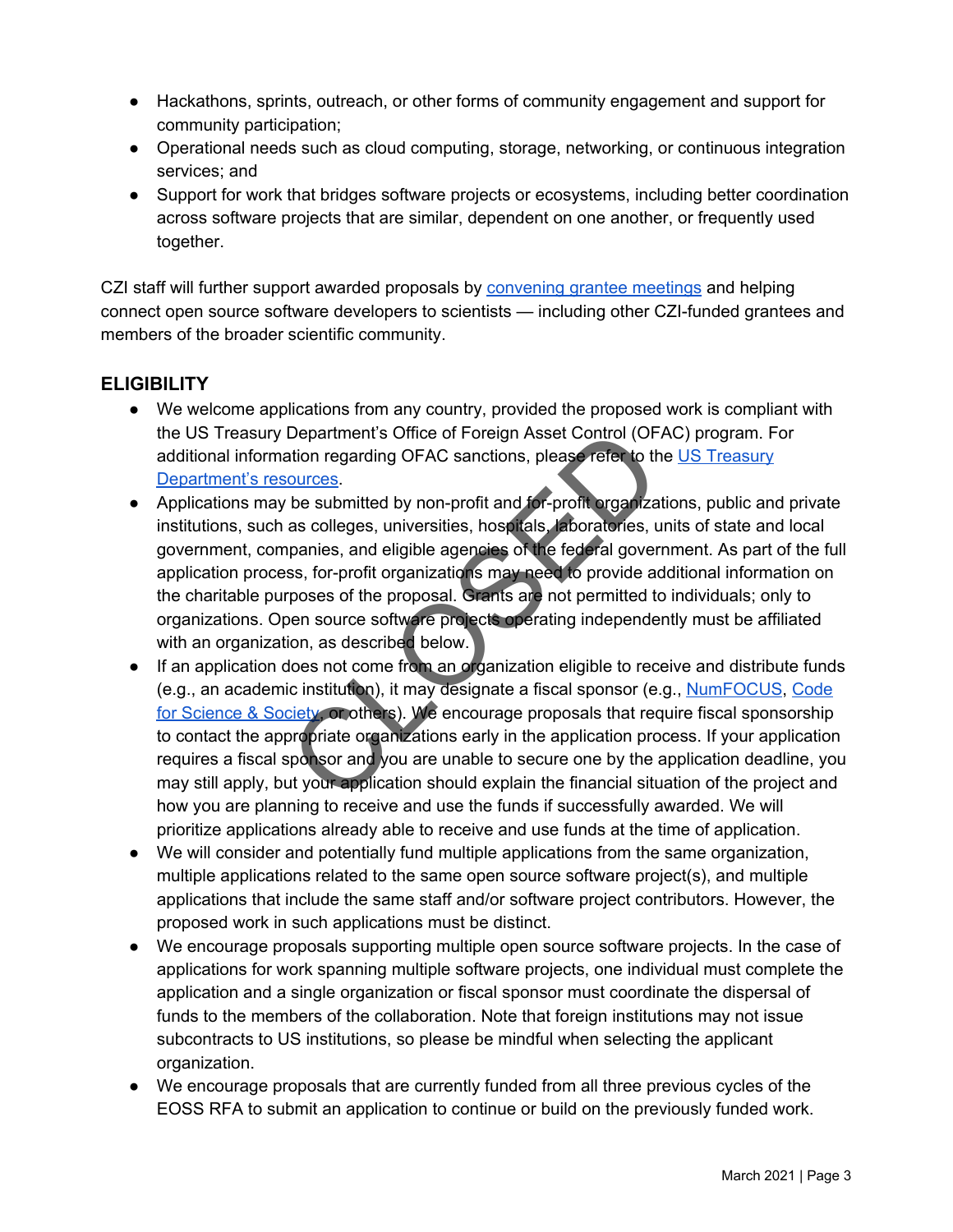- We [believe](https://chanzuckerberg.com/about/our-approach/dei/) that the strongest teams incorporate a wide range of voices. Those underrepresented in science and technology are strongly encouraged to apply.
- Facebook employees, including employees of any subsidiary Facebook entities, are not permitted to apply for this grant.
- CZI reserves the sole right to decide if an applicant and applicant organization meet the eligibility requirements.

CZI suggests that you consult your home institution to determine eligibility to apply for this grant and your institutional policy on indirect costs. For questions about eligibility for this award or the application process, please contact us in advance of the proposal deadline at [sciencegrants@chanzuckerberg.com.](mailto:sciencegrants@chanzuckerberg.com) Deadline extensions will not be granted.

# **APPLICATION REQUIREMENTS**

**Application process:** The EOSS-4 application process is a two-step process: Letter of Intent (LOI) and Full Application (if invited).

#### **Key Dates**

|                                            | Application process. The EOSS-4 application process is a two-step proce          |
|--------------------------------------------|----------------------------------------------------------------------------------|
| (LOI) and Full Application (if invited).   |                                                                                  |
| <b>Key Dates</b>                           |                                                                                  |
| March 2, 2021                              | Application portal opens to receive Letters of Intent                            |
| March 30, 2021                             | Letters of Intent due by 5 p.m. Pacific Time (PT)                                |
| By April 20, 2021                          | Notification for invitation to submit Full Applications                          |
| May 19, 2021                               | Full Applications due by 5 p.m. Pacific Time (PT)                                |
| Late July 2021                             | Earliest notification of decisions (subject to change)                           |
| September 1, 2021                          | Earliest start date (subject to change)                                          |
|                                            | Award period and start date: Awards will be for two years (24 months) in         |
| considered at the end of the grant period. | date of no earlier than September 1, 2021. Actual start date may vary. No-       |
|                                            | <b>Budget:</b> Applications can request funding between \$50k and \$200k total c |
|                                            | years (inclusive of up to 15% for indirect/overhead costs) for a total amoun     |

**Award period and start date**: Awards will be for two years (24 months) in duration with a start date of no earlier than September 1, 2021. Actual start date may vary. No-cost extensions will be considered at the end of the grant period.

**Budget**: Applications can request funding between \$50k and \$200k total costs **per year** for two years (inclusive of up to 15% for indirect/overhead costs) for a total amount requested between \$100k and \$400k for the two-year duration of the grant (inclusive of 15% for indirect/overhead costs). Budgets will be evaluated for appropriateness relative to the scope of work proposed. Indirect costs cannot exceed 15% of direct costs. **A detailed budget is not required at the LOI stage.**

#### **Application specifics**

All Letters of Intent must be completed and submitted through the Chan Zuckerberg Initiative's [online grants management portal.](https://apply.chanzuckerberg.com/) We recommend that you familiarize yourself with this portal well in advance of the submission deadlines.

In the first phase, we invite Letters of Intent (LOI) where applicants will provide:

• a short proposal detailing the project(s) for which funding is being sought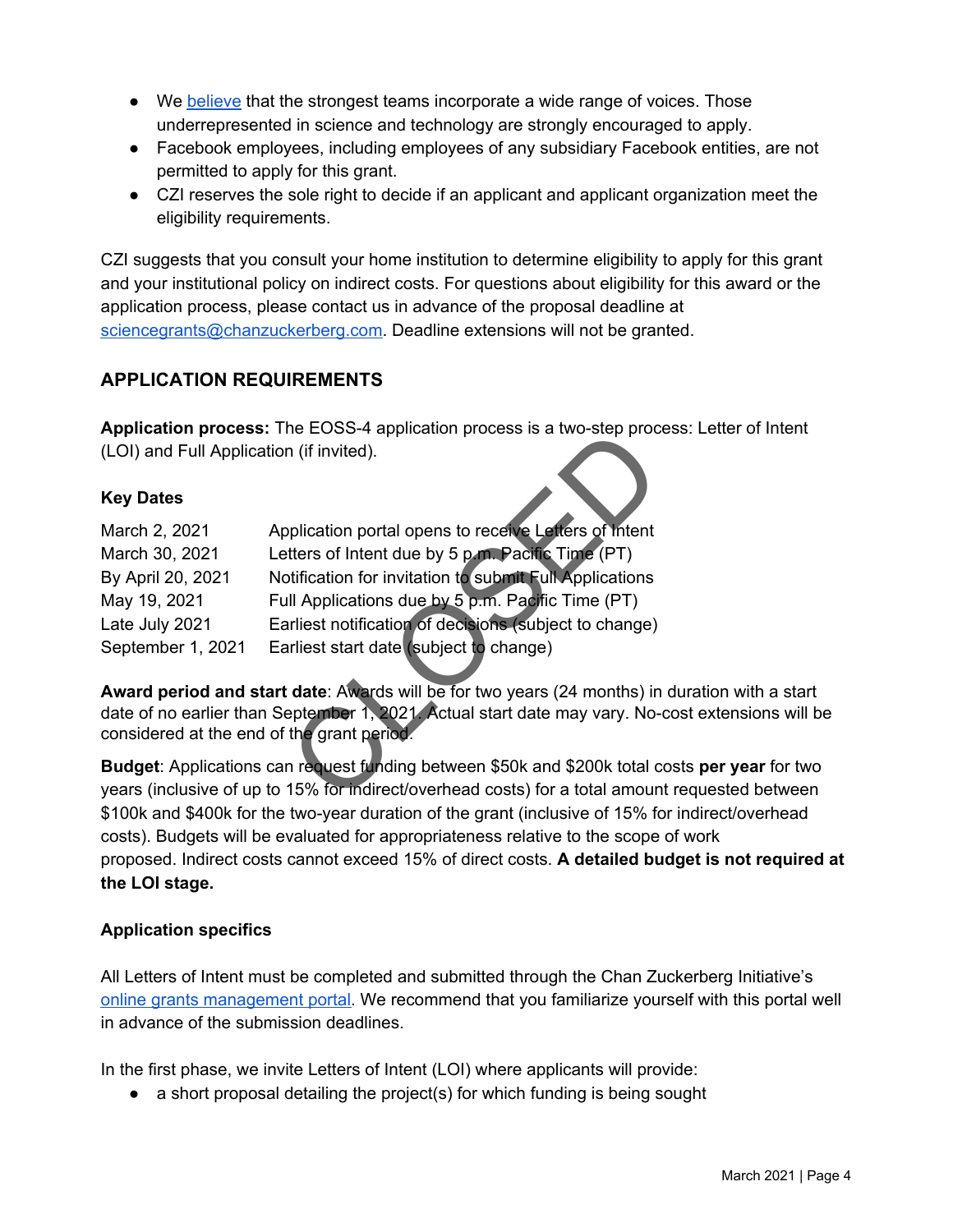- the activities the funds would support, and a description of how the applicant and key personnel are well positioned to conduct them
- the desired outcomes for the grant, or what would result from this funding.

LOIs do not need a full budget, a finalized list of personnel, a set of deliverables, or institutional sign-off.

A subset of the LOI applicants will be invited to submit a Full Application for two year awards.

Full Applications for these supplemental grants will include:

- a description of the proposed activities to be funded, with a list of milestones and deliverables
- $\bullet$  a list and short description of the open source software project(s) (up to five) involved in the proposal
- a full budget description
- a list of key personnel involved
- a description of recent institutional and financial support for the open source project(s) involved in the proposal
- a brief landscape analysis, describing other software tools (either proprietary or open source) that the audience for this proposal is primarily using and how the software projects in the proposal compare to these other tools in terms of user base size, usage, and maturity ecent institutional and inflancial support for the operations<br>analysis, describing other software tools (either p<br>audience for this proposal is primarily using and ho<br>ompare to these other tools in terms of user base :<br>ne
- a description of the expected outcomes the proposal aims to support
- the value the outputs of the proposal will deliver to the biomedical research community
- a description of any qualitative and quantitative indicators and evaluation strategies the applicant intends to use to assess their progress towards these outcomes
- **•** institutional sign-off (see **Institutional Approval Form** for details). Note sign-off is **not** required at LOI stage

Detailed application instructions, including required elements of the application, are available on the [Chan Zuckerberg Initiative website](https://chanzuckerberg.com/rfa/essential-open-source-software-for-science/), as well as in the [grants management portal.](https://apply.chanzuckerberg.com/)

# **SELECTION PROCESS**

The Chan Zuckerberg Initiative's [core values](https://chanzuckerberg.com/science/#our-values) center around people, technology, collaboration, and open science. We adhere to those values in both proposal selection and evaluation of progress.

Applications will be evaluated for their existing impact, the quality of the open source software project(s) involved, the feasibility of the proposal, the expected value of the funded work to the biomedical community, and their diversity, equity, and inclusion statement — each of which will be assessed through quantitative and qualitative factors. Relevant materials will be provided by the applicants and obtained by CZI from publicly available sources where possible (e.g., GitHub or other public code repositories).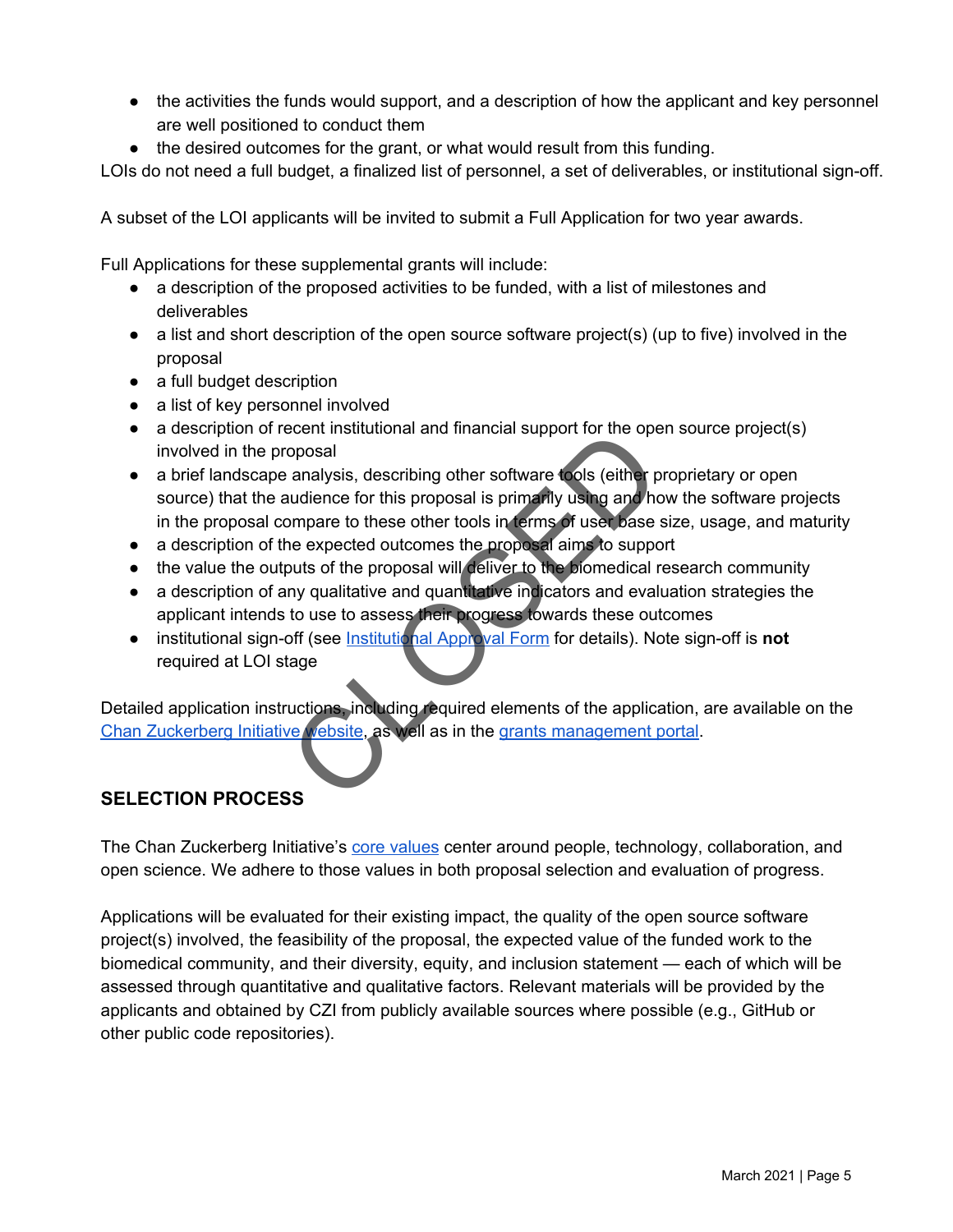For those applicants asked to submit a Full Application, additional quantitative metrics on software projects will be solicited. Independent expert review will be solicited, and final decisions will be made by CZI staff in consultation with our expert advisors.

**Impact** will assess the importance of the open source software project(s) involved in the proposal to science and the open source ecosystem, in alignment with our mission to support the science and technology that will make it possible to cure, prevent, or manage all diseases by the end of the century. Reviewers will evaluate:

- Demonstrated scientific impact and adoption of the software project, with a particular focus on its use in biomedicine
- The role of the software project in the scientific open source ecosystem

Alongside qualitative materials, expert evaluation **may** utilize metrics such as:

- Number of users and recent growth,
- Adoption within relevant communities,
- Number of citations or mentions of the software project in scientific literature,
- Number of potential contributors and diversity of the organizations they represent, and
- Number of past contributions to related software projects in the relevant software stack (pushing changes upstream to dependencies, receiving changes from other nearby software projects).

**Quality** will assess the maturity of the software project(s), its compliance with best practices in open source development, and the existence of a healthy and diverse contributor community. It will again be assessed qualitatively and quantitatively. Reviewers will evaluate: The internal contributions and diversity of the complex in scientificial contributions to related software projects in the release upstream to dependencies, receiving changes from the substream to dependencies, receiving c

- Composition and leadership of team,
- Governance structure of the software project,
- Software project communications and community engagement,
- Existence, clarity, and recency of software project roadmap,
- Clarity of process for external contributions,
- Evidence of external contributions from outside of the core developer team (in the form of code, bugs/issue reports, documentation, etc.),
- Availability of tutorials and examples, and
- Quality and comprehensiveness of documentation.

Alongside qualitative materials, evaluation **may** leverage metrics such as:

- Frequency and growth trajectory of commits over time,
- Size and make-up of current developer team,
- Frequency of external contributions,
- Number of open issues, and rate of issues both opened and closed, and
- Time between opening and closing of pull requests.

**Feasibility** will assess the plan of work described in the proposal and whether it can be accomplished given the requested budget and key personnel involved. Reviewers will evaluate the following based on qualitative materials:

- Specificity and clarity of plan of work to be accomplished,
- Proposed use of funds (relative to plan of work),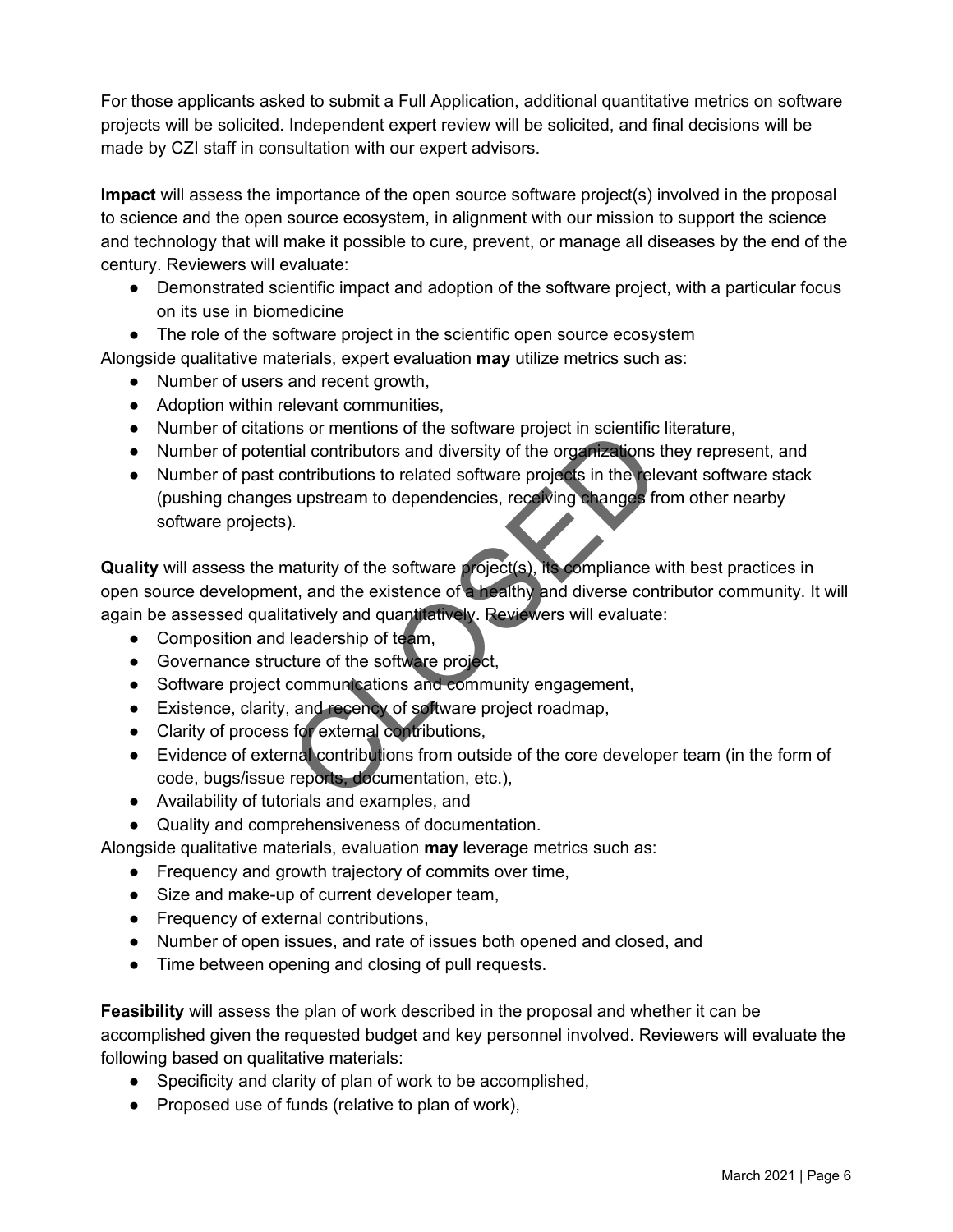- Likelihood of the work being accomplished,
- Plan for tracking and validating progress against goals,
- Degree of unmet need given existing resources, and
- Future plans for sustaining or maintaining the work funded by the grant.

In addition to the above criteria (and new for EOSS Cycle 4), reviewers will evaluate the **value** to the biomedical community of the proposed work, in particular:

- How the output of the proposal will advance project(s) adoption among biomedical researchers or produce value to their work
- Biomedical user needs that are unmet by the software project(s) in their current state and that will be addressed through the proposal
- Any improvement or integration with other tools that will improve the adoption, usability, functionality, extensibility, ease of use, or performance of the project in the context of the biomedical research community

Lastly, all applicants invited to submit a Full Application must include in their proposal a **Diversity, Equity, and Inclusion (DEI) statement**, describing (a) any efforts the software project(s) named in this proposal have undertaken to increase diversity, equity, and inclusion with respect to their contributors and audience; and (b) the results of such efforts, if applicable. This statement will be reviewed alongside the above criteria. Please see examples of DEI statements from successful proposals funded in previous cycles. ted to submit a Full Application must include in the<br>
DEI) statement, describing (a) any efforts the soft<br>
taken to increase diversity, equity, and inclusion v<br>
i.e; and (b) the results of such efforts. If applicable.<br>
sho

There is no expectation of any specific number of awards for this RFA program, however this grant program operates within a budget which will inform the overall number of awards that are recommended for funding. The Chan Zuckerberg Initiative reserves the sole right to not recommend the funding of any applications. CZI does not provide individual feedback on decisions for unfunded proposals.

#### **REPORTING & PROGRESS**

Annual reports, including a summary of the project progress that may be made publicly available, will be required from successful grantees to ensure that progress is on track toward the deliverables described in the proposal. Measures of progress will also include additional indicators on the growth and uptake of the software project, as obtained from code repositories, issue trackers, package distribution systems, community forums, mailing lists, etc.

#### **POLICIES**

- Funds from this award are intended to support specified grant activities. Grants are made to organizations to support the work of the named grant lead, and reasonable flexibility on how these funds are utilized is allowed, provided that the funds are used to support activities related to the proposal. Funded grantees will be asked to provide summary budgets at the time of award and during annual reporting.
- For awarded proposals, financial statements and progress reports will be due annually and at the conclusion of the grant. Specific deliverable requirements will be outlined in the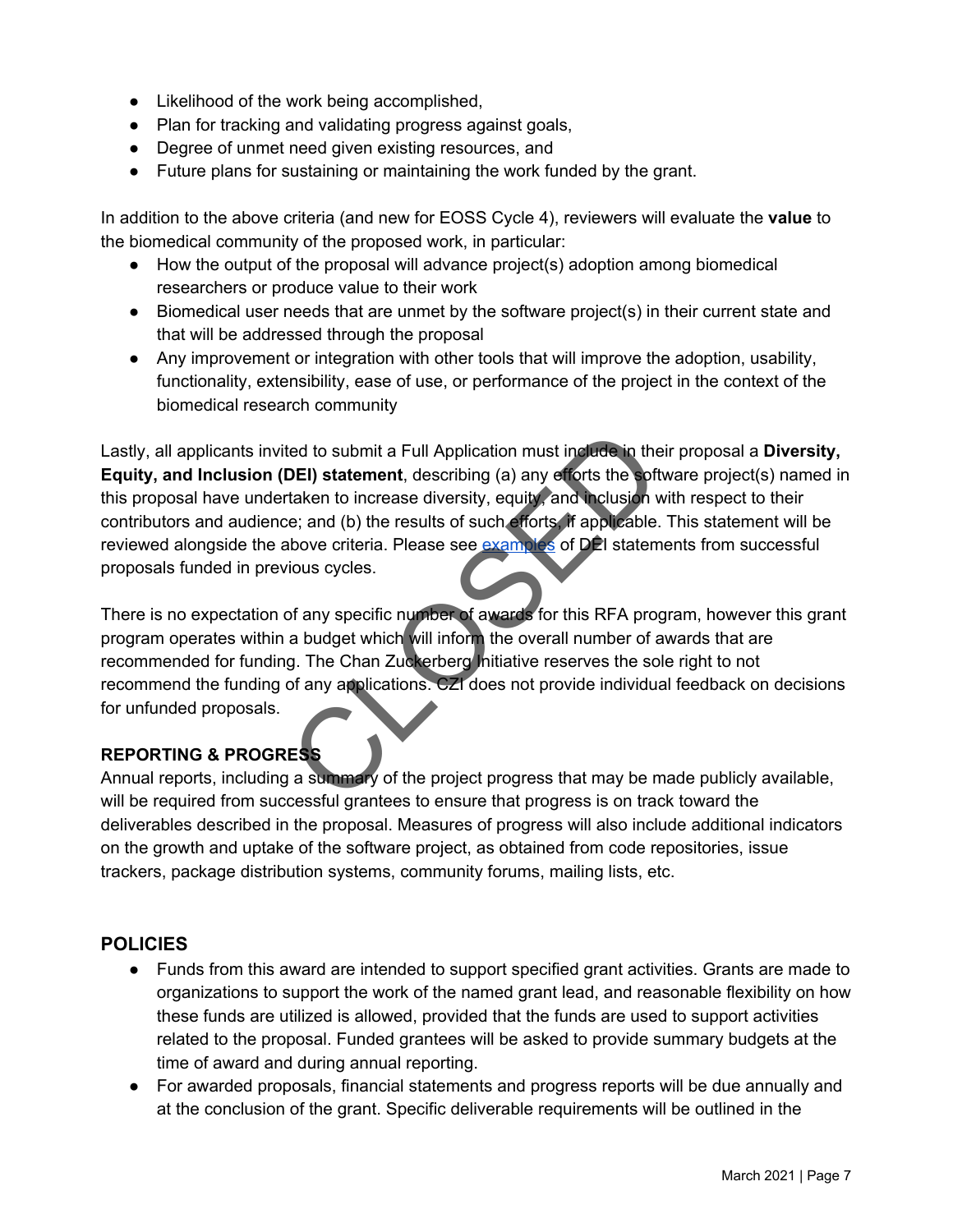award notification. Key personnel of funded proposals are expected to participate in regular grantee meetings, including annual meetings (which may be in person or virtual). Travel support for these meetings will be provided by CZI separately from the requested grant funds.

- International grantees must use all grant funds exclusively for activities conducted outside the United States of America. Travel expenses to the United States (including round-trip tickets) must not be covered from the requested grant funds.
- Grantees may obtain funds for the proposed work from other funding sources, provided that there is no conflict with meeting the terms of the CZI award.
- **Ethical conduct:** CZI advocates the highest ethical standards for the conduct of research and for the professional and personal conduct of grantees. Grantee organizations must adopt appropriate procedures for examination of cases of scientific and personal misconduct, including harassment.
- **Data, publication, and dissemination policies:** To accelerate scientific discovery and collaboration, CZI supports a consent, sharing, and publication policy for open and rapid dissemination of proposal results, including methods, data and reagents, and a policy for software development that maximizes accessibility, reuse, and shared development. Exceptions will be considered where there are situations that make this impossible or counterproductive.
	- **Software code:** Any software code developed by CZI grantees through the proposal should generally be made publicly available on GitHub (or a similar public service). All newly developed code must be released under a permissive open source license (MIT, BSD 2-Clause, BSD 3-Clause, or Apache v2.0). All related pre-existing and derivative code should be licensed under the most permissive license possible, given the licensing terms of the pre-existing code. All analysis packages must be released through the appropriate language-specific package manager (e.g., PyPi for Python, Bioconductor and CRAN for R) with documentation, example data, and interactive demos (e.g., Jupyter notebooks), and the use of Docker or similar container technologies to ensure portability and reproducibility. Software code supported by CZI should be archived for [long-term digital](https://www.softwareheritage.org/save-and-reference-research-software/) [preservation](https://www.softwareheritage.org/save-and-reference-research-software/) and [citability,](https://guides.github.com/activities/citable-code/) when applicable. Transfer and publication pointing and problem.<br>
	Supports a consent, snaring, and publication pointing proposal results, including methods, data and read<br>
	the considered where there are situations that make<br>
	e.<br> **Code:** Any
	- **Data sharing:** CZI is committed to developing and using platforms that disseminate data openly and freely while respecting applicable laws and privacy rights of individuals. Any datasets either curated or generated through the proposal should be made publicly available and easily accessible through an appropriate [data](https://www.re3data.org/) [repository](https://www.re3data.org/), when applicable, under an [Open Definition conformant license,](http://opendefinition.org/licenses/) preferably CC0. This includes metadata, documentation, and intended use cases, as appropriate.
	- **Publications:** To encourage rapid dissemination of results, any publications related to this funded work must be submitted to a preprint server (such as bioRxiv, arXiv, or any appropriate preprint repository), at or before the first submission to a journal. CZI requests that scientific publications, preprints, and presentations that result from this award acknowledge support from this funding.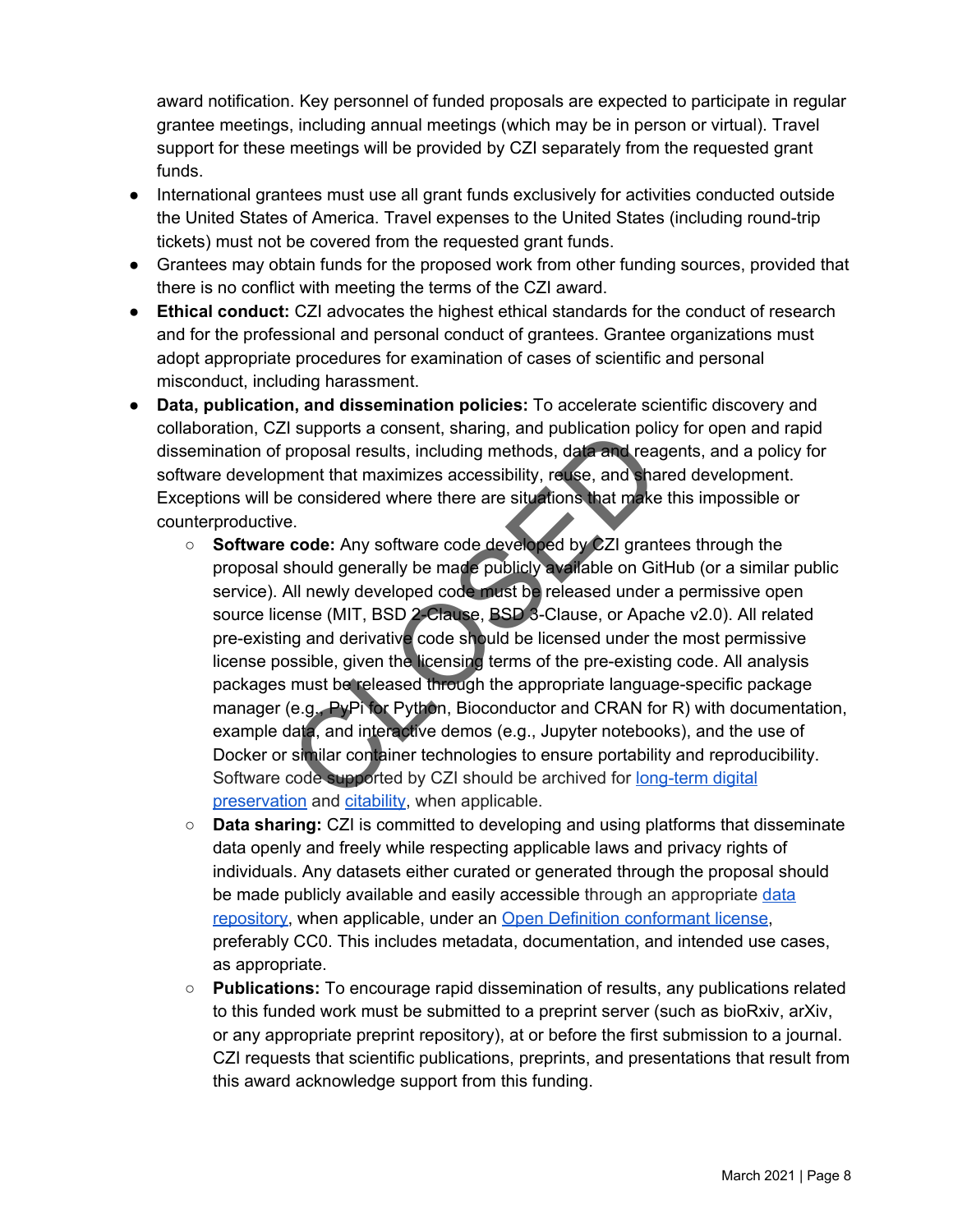- **Intellectual property rights**: CZI does not retain any rights, other than a use right, to data, published results, or any other intellectual property that results from the work funded by these grants. CZI supports and promotes policies that enable results and technologies to have the broadest reach and impact. To this end, all newly developed software should be made available through permissive open source licenses. Other technology and intellectual property rights (such as patents) should be made freely available for all academic and non-commercial use, and where commercialized, should generally be subject to non-exclusive commercial licenses that enable broad availability and dissemination.
- Unused research funds may be carried over to the following year, and requests for no-cost extensions will be considered at the end of the overall project period upon receipt of an annual report.
- Indirect costs cannot exceed 15% of direct costs and must be included within the annual budget total. Indirect costs may not be assessed on capital equipment or subcontracts, but subcontractors may include up to 15% indirect costs of their direct costs.
- Applications selected through this process will either be funded by the Chan Zuckerberg Initiative Foundation (CZIF) or recommended for funding through the Chan Zuckerberg Initiative Donor-Advised Fund (CZI DAF) at the Silicon Valley Community Foundation (SVCF).

### **CONFIDENTIALITY**

All submitted applications will be kept confidential, except as necessary for our evaluation or to comply with any applicable laws. Successfully funded proposals may be made publicly available and/or shared with other grantees or collaborators. Unfunded proposals will remain confidential; however, information from unfunded projects, including software project metrics and types of organizations that applied for funding, may be made publicly available in aggregate form. Application materials will not be returned to applicants. ay include up to 15% murect costs of their direct detect of through this process will either be funded by to ion (CZIF) or recommended for funding through the divised Fund (CZI DAF) at the Silicon Valley Commented Fund (CZ

#### **CONTACT**

For administrative and programmatic inquiries, or other questions pertaining to this Request for Applications, please contact [sciencegrants@chanzuckerberg.com](mailto:sciencegrants@chanzuckerberg.com).

#### **IMPORTANT DOCUMENTS** [Application Instructions](https://apply.chanzuckerberg.com/protected/resource/eyJoZnJlIjogOTQ1OTM2NzAsICJ2cSI6IDE2NTY0N30/)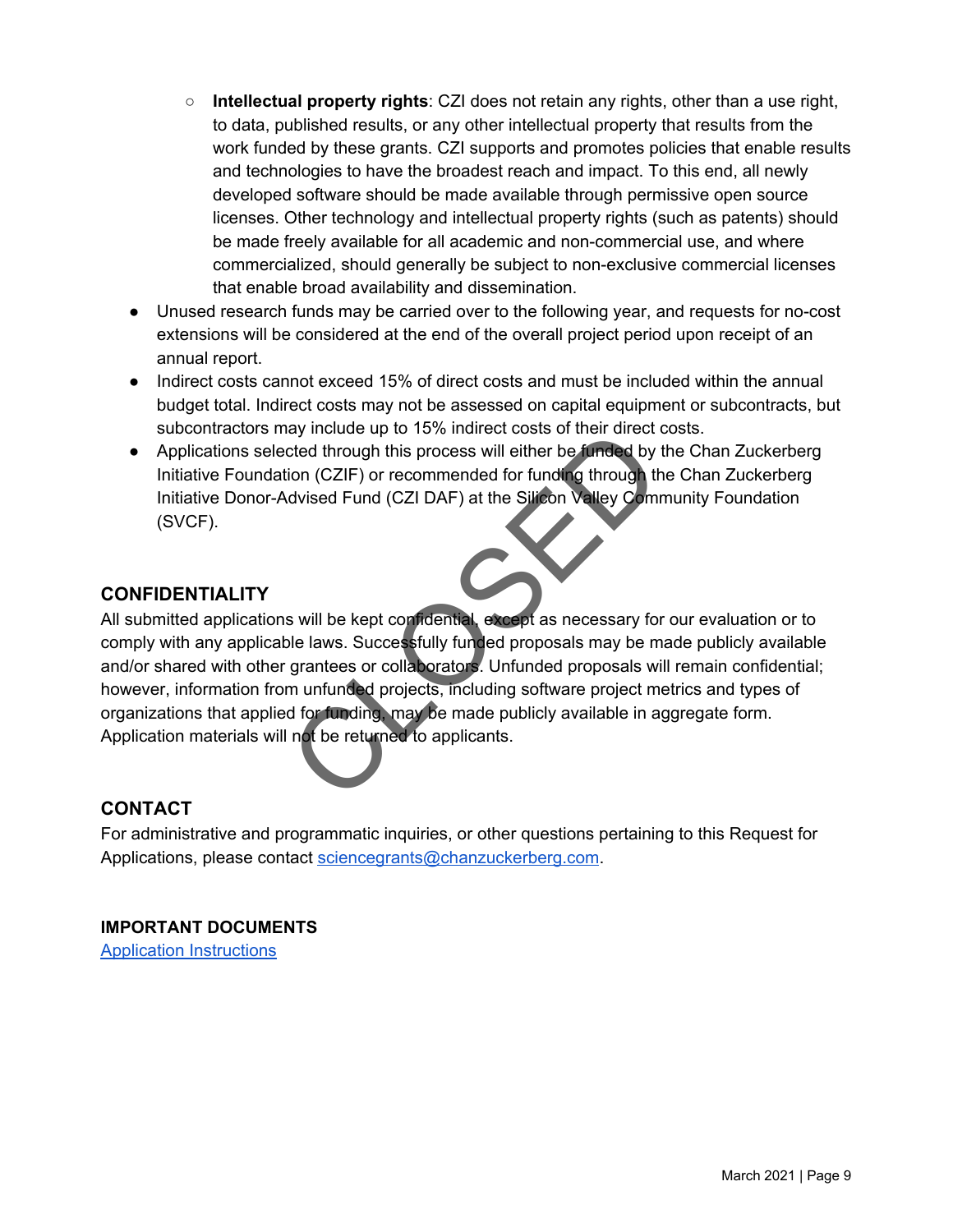# Chan **Zuckerberg Initiative**

# **APPLICATION INSTRUCTIONS Essential Open Source Software for Science (Cycle 4)**

#### **Some helpful information as you get started:**

- This document contains:
	- [General guidance on using the portal](#page-10-0)
	- [How to submit an application](#page-11-0)
	- o Application details specific to this EOSS RF
- **Please review the Request for Applications.**
- The Chan Zuckerberg Initiative uses SurveyMonkey Apply (SMApply) as its grants management portal. All applications must be submitted through this portal ([https://apply.chanzuckerberg.com\)](https://apply.chanzuckerberg.com/). SMApply is configured to work best using the Google Chrome browser. It is recommended that you familiarize yourself with this portal well in advance of any deadlines. Deadline extensions will not be granted. idance on using the portal<br>
mit an application<br>
details specific to this EO[S](https://chanzuckerberg.com/rfa/essential-open-source-software-for-science/)S RFA<br>
Request for Applications<br>
erg Initiative uses SurveyMonkey Apply (SMApply<br>
II. All applications must be submitted through this<br>
zuckerberg.

#### ● **Important Dates:**

March 2, 2021 Application portal opens to receive Letters of Intent March 30, 2021 Letters of Intent due by 5 p.m. Pacific Time (PT) By April 20, 2021 Notification for invitation to submit Full Applications May 19, 2021 Full Applications due by 5 p.m. Pacific Time (PT) Late July 2021 Earliest notification of decisions (subject to change) September 1, 2021 Earliest start date (subject to change)

#### ● **Application specifics:**

- The application process is a two-stage process: Letter of Intent (LOI) and Full Application (if invited).
	- A budget is not required at the Letter of Intent stage, but is required for Full Applications (if invited).
	- Institutional sign-off is not required at the Letter of Intent stage, but is required for Full Applications (if invited).
- **Eligibility:** Please refer to the [RFA announcement.](https://chanzuckerberg.com/rfa/essential-open-source-software-for-science/)
- Award Period: Proposals should be two years in duration with a start date of no earlier than September 1, 2021. Actual start date may vary.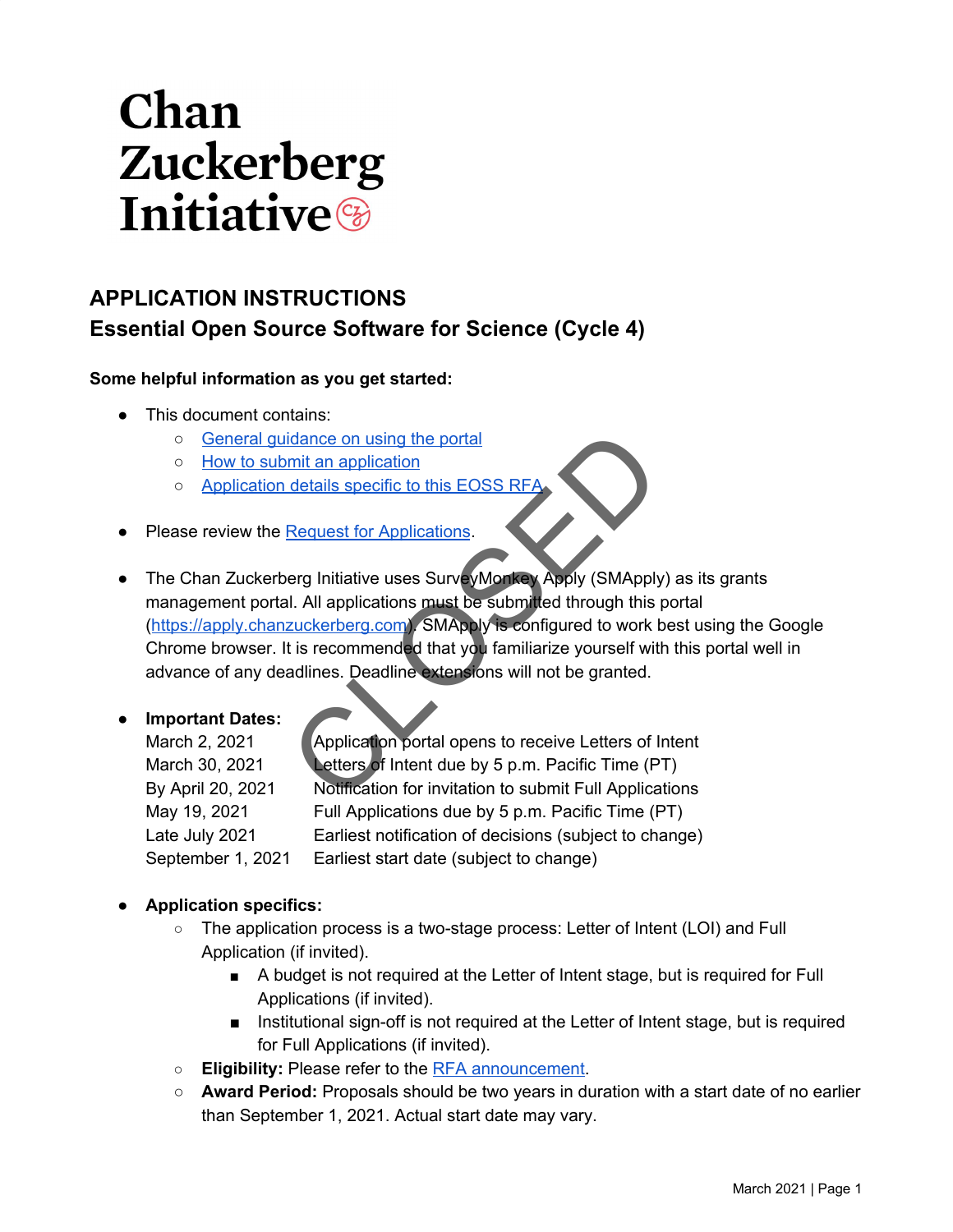○ **Budget:** Applications can request funding between \$50k and \$200k total costs **per year** for two years (inclusive of up to 15% for indirect/overhead costs) for a total amount requested between \$100k and \$400k for the two-year duration of the grant (inclusive of 15% for indirect/overhead costs). Budgets will be evaluated for appropriateness relative to the scope of work proposed. Indirect costs cannot exceed 15% of direct costs. **A detailed budget is not required at the LOI stage.**

## <span id="page-10-0"></span>**GETTING STARTED**

**Account setup:** The applicant (i.e., the person completing the application on behalf of the applicant organization) must first set up an account in the CZI online grants portal at [https://apply.chanzuckerberg.com/.](https://apply.chanzuckerberg.com/)

To set up an account:

- 1. Go to <https://apply.chanzuckerberg.com/>.
- 2. Click the green Register button in the upper right corner.
- 3. Complete the requested fields and then click the green Create Account button.
- 4. Click the green Continue button to proceed to the site.

Please note you will need to verify your account through the auto-email that you receive after registering. You will not be able to submit an application until your account is verified.

**Personal Data:** Where we ask for personal data of individuals in grant applications, please only submit personal data that you have a right to provide. We will use and store any personal data collected through the application process for grant-related purposes (e.g., administering the grant, decision-making related to grants, and analysis of our grant practices), subject to the limitation in the Equal Opportunity and Diversity section. Chan Zuckerberg Initiative will be the "data controller" for any such personal information, and the data may be stored on servers outside of your home country, including within the United States. If you have any questions or concerns regarding our privacy practices or collection or use of personal data, you can contact us at [privacy@chanzuckerberg.com.](mailto:privacy@chanzuckerberg.com) Register button in the upper right corner.<br>
equested fields and then click the green Create Are<br>
to verify your account through the auto-email that<br>
a able to submit an application until your account is<br>
a ask for personal

**Navigating the portal**: Once you have set up an account, you can log in to the grants portal at [https://apply.chanzuckerberg.com/.](https://apply.chanzuckerberg.com/) Using the links in the upper right corner, you can access available programs (which includes RFAs for all CZI areas, not just science) and any applications you have in preparation or previously submitted. Use the information ("i") link to get help with the portal. To access your account information, click on your name in the upper right corner. Your application will pre-populate with the name and email listed in your account information; if you need to edit it, click on your name in the upper right corner to make any necessary changes.

**Forgotten username or password:** If you have forgotten your username or password, please navigate to the grants portal at<https://apply.chanzuckerberg.com/> and click on the Log In link located in the upper right corner. Click the Forgot your password link and then enter the email address associated with your SMApply account. You will then receive an email with information to reset your password. Please note that your username is your email address.

**Other questions:** If you have other questions about using the portal, please use the information ("i")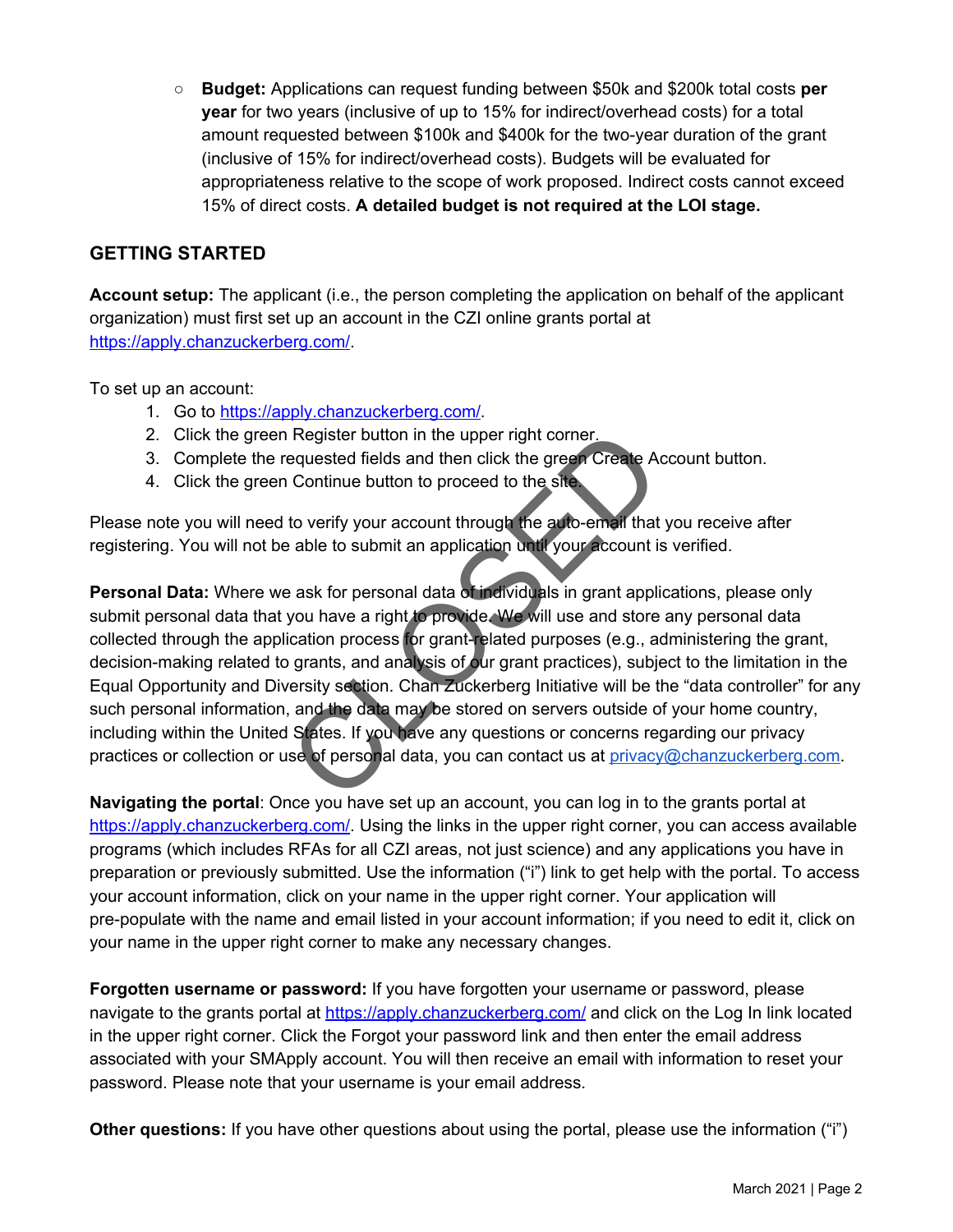link in the upper right corner of the window, where you will find a link to FAQs about using the portal, as well as links to submit specific help requests. If you have specific questions about the RFA, please contact us at [sciencegrants@chanzuckerberg.com.](mailto:sciencegrants@chanzuckerberg.com)

## <span id="page-11-0"></span>**SUBMITTING AN APPLICATION**

#### **To submit an application (Letter of Intent):**

- 1. Go to [https://apply.chanzuckerberg.com.](https://apply.chanzuckerberg.com/)
- 2. Log in.
- 3. Click the green View Programs button that is displayed or click on the Programs link in the upper right corner. This will bring you to a listing of all programs/RFAs that CZI is hosting in SMApply. To **find the program/RFA** you are looking for, you may need to scroll down.
- 4. Find the program/RFA you are interested in and click the green More button.
- 5. Click the green Apply button in the upper right and complete all sections (details below).
	- a. You will first be prompted to **enter the title** of your application, after which you will have access to the application tasks to complete. Proposal title is limited to 75 characters, including spaces. If you need to **edit your proposal title**, click on the My Applications link in upper right and click the green Continue button on the application you wish to edit. Once the application page opens, click on the three dots to the right of the application title (next to the Preview link) and select Rename from the dropdown menu. This to be prompted to enter the three of your applications in this to be application tasks to complete. Propositions in the applications link in upper right and click the green Contion you wish to edit. Once the applicati
	- b. The application is made up of several sections called tasks that are listed in the menu on the left side of the page. To **open a task**, click on the one you would like to work on. You can edit and complete tasks in any order. You may need to scroll down to see the remaining tasks.
	- c. Once you **complete a task**, click the green Mark as Complete button within the task. All tasks must be marked as complete before submitting. To **edit a task** after marking it as complete, click the three dots in the upper right of the task and select edit, which will re-open the task.
	- d. Your application will autosave every few seconds, but you can also click the Save & Continue Editing on each task as you go along to **save your application**.
	- e. In the tasks that require a PDF upload: If you need to **delete and replace a PDF** after you have uploaded it, click on the three dots to the right of the file under the Attach File section within the task and select Remove from the dropdown menu.
	- f. To **download your application**, click on the three dots in the upper right corner of the application page and select download. If you are within a task, first click on the Back to application link in the upper left. Please **be aware of any pop-up blockers** in your browser that may prevent downloading your application.
	- g. To **access an application that you have previously saved**, click on the My Applications link in upper right and click the green Continue button on the application you wish to edit.
- 6. Once all required tasks are completed, click the green Review & Submit button **to submit your application**.
	- a. If the button is grayed out, it means your application is not yet complete— please be sure all required fields and uploads are complete within each task and that you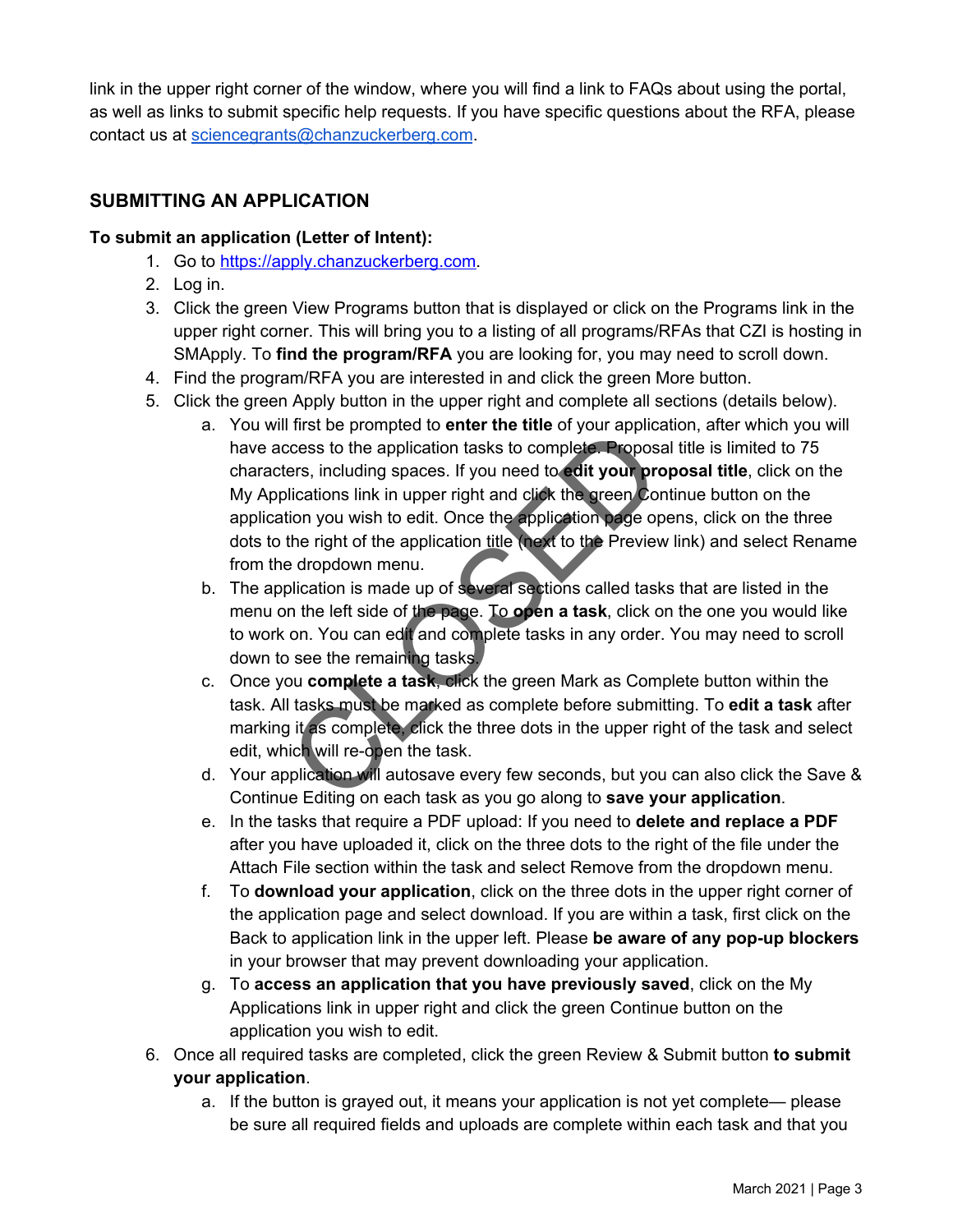have clicked the Mark as Complete button within each task.

- b. To **download your application**, click on the download link in the upper right corner. Please be mindful of **any pop-up blockers** that may be active in your browser that prevent/hide downloads.
- c. Review your application in the window (or in the PDF that you have downloaded). If you want to make changes, navigate back to your application and reopen/edit any tasks that need editing. **It is strongly recommended that you download your application as a PDF (instructions above in part b) to review your application before clicking submit.**
- d. Once you are **ready to submit**, click the green Submit Your Application button on the left side of the window. You will need to confirm your submission by clicking the green Submit button in the pop up window. **Once your application has been submitted, it cannot be edited. Please be sure that your application is complete BEFORE submitting**. If you inadvertently submit your application and it is before the deadline, please contact [sciencegrants@chanzuckerberg.com.](mailto:sciencegrants@chanzuckerberg.com)
- 7. Once your application is submitted, you will **receive an auto-email** confirming submission within a few minutes. If you do not receive a confirmation email within a few minutes, please check your spam folder. If you still did not receive your confirmation email, please email [sciencegrants@chanzuckerberg.com.](mailto:sciencegrants@chanzuckerberg.com) lication is submitted, you will **receive an auto-em-**<br>nutes. If you do not receive a confirmation email w<br>our spam folder. If you still did not receive your corrents@chanzuckerberg.com.<br>e to view your application after you
- 8. If you would like to view your application after you have submitted it, you can access it through the My Applications link in the upper right corner.

#### **For the purpose of the application, we will use the following terms:**

- **Applicant**: The person submitting the application materials on behalf of the software project(s)
- **Organization**: The organization directly receiving and distributing funding
- **Software Project(s)**: The software project(s) that will be supported by the funding
- **Proposal**: The proposed use of funding
- **Key Personnel**: People involved in the software project(s) described in the proposal and supported by the funding

#### **LETTER OF INTENT**

<span id="page-12-0"></span>**The application (Letter of Intent) consists of the following sections (called tasks in the grants portal):** Applicant Details, Equal Opportunity & Diversity, Organization Details, Proposal Details.

● **Applicant Details:** Complete all fields in this task; **all fields are required.** The information entered should be for the individual submitting the application who will act as the main person responsible for the application and as its point of contact.

> 1 and 2. Name and email (auto-filled): To edit your name or email, please do so in your account information by clicking your name in the upper right corner and clicking My Account in the dropdown menu.

3. Degrees

- 4. Current Employer/Affiliation (enter n/a if self-employed/unemployed)
- 5. Title/Position
- 6. Country of Residence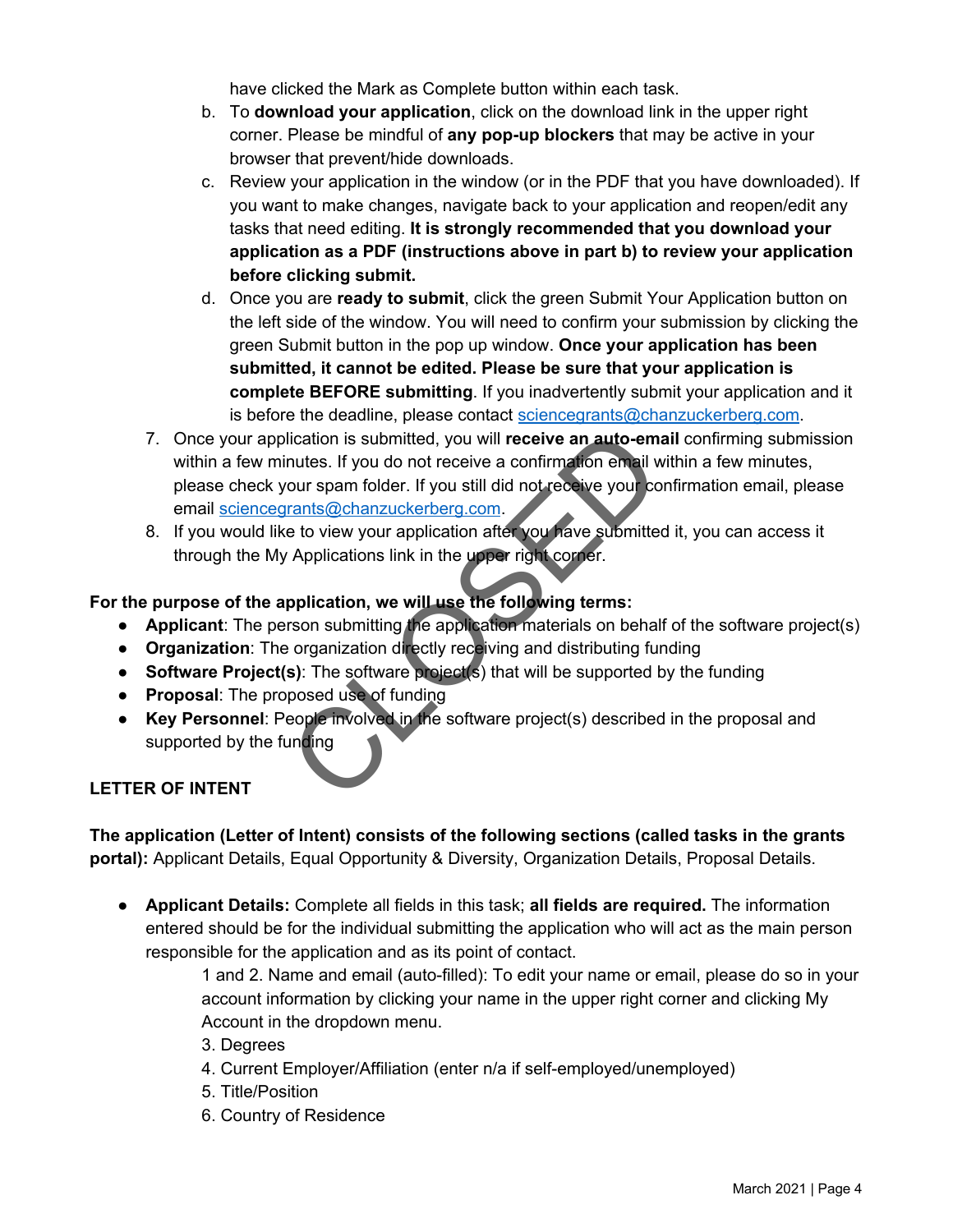- 7. Applicant Organization: Organization that would be directly receiving and distributing funding if a grant is successfully awarded. Note that this may be different from the Applicant's main affiliation/current employer.
- **Equal Opportunity & Diversity:** CZI Science supports the science and technology that will make it possible to cure, prevent, or manage all diseases by the end of this century. Everyone is affected by disease, yet different communities are affected by or experience disease in different ways. Moreover, due to systemic barriers, the scientific enterprise itself is not a place where all voices and talents thrive. We believe the strongest scientific teams — encompassing ourselves, our grantees, and our partners — incorporate a wide range of backgrounds, lived experiences, and perspectives that guide them to the most important unsolved problems. To enable our work, we incorporate diverse perspectives into our strategy and processes, and we also seek to empower community partners to engage in science.

We track demographic information associated with applications submitted to CZI in response to our open calls. This information helps us learn from the RFA process, as well as improve our strategies to help ensure members of underrepresented or marginalized groups in science are aware of and able to apply to CZI opportunities. **Please note that answering all questions below is voluntary, and demographic information will not be used to make** final grant funding decisions. All responses will be shared only with limited personnel, who will use that information only for the purposes described in this paragraph. This information helps us learn from the RFA proce-<br>
Elp ensure members of underrepresented or marg<br>
ble to apply to CZI opportunities. **Please note that<br>
is voluntary, and demographic information will<br>
g decisions. All re** 

If you have any additional questions about why we ask this, what we do with the data, or to share suggestions for improvement, please reach out to [sciencegrants@chanzuckerberg.com](mailto:sciencegrants@chanzuckerberg.com).

The information below may be entered for the applicant, who will be submitting the application on behalf of the team. **Please note that completing the below is voluntary, and demographic information will not be used to make final grant funding decisions.**

- What is your race/ethnicity? (optional)
- What is the year of your last academic degree? (optional)
- What is your gender? (optional)
- Are you transgender? (optional)
- Are you a member of the LGBTQ community? (optional)
- **Organization Details:** Complete all sections in this task; **all sections are required.** The information entered should be for the organization that would be directly receiving and distributing funding if a grant is successfully awarded (e.g., academic institution, fiscal sponsor). Note that this may be different from the Applicant's main affiliation.
	- 1. Type of Organization: Academic, Other non-profit, Industry/company, Government, Fiscal sponsor, Fiscal sponsor not yet identified, or other
		- If Industry/company if selected, an additional set of questions will need to be completed in the portal to determine eligibility.
	- 2. Organization:
		- Name, Address, City, State/Province and Country
		- Tax ID: If your organization has an Employer Identification Number (EIN), as assigned by the United States Internal Revenue Service, enter it in the 9-digit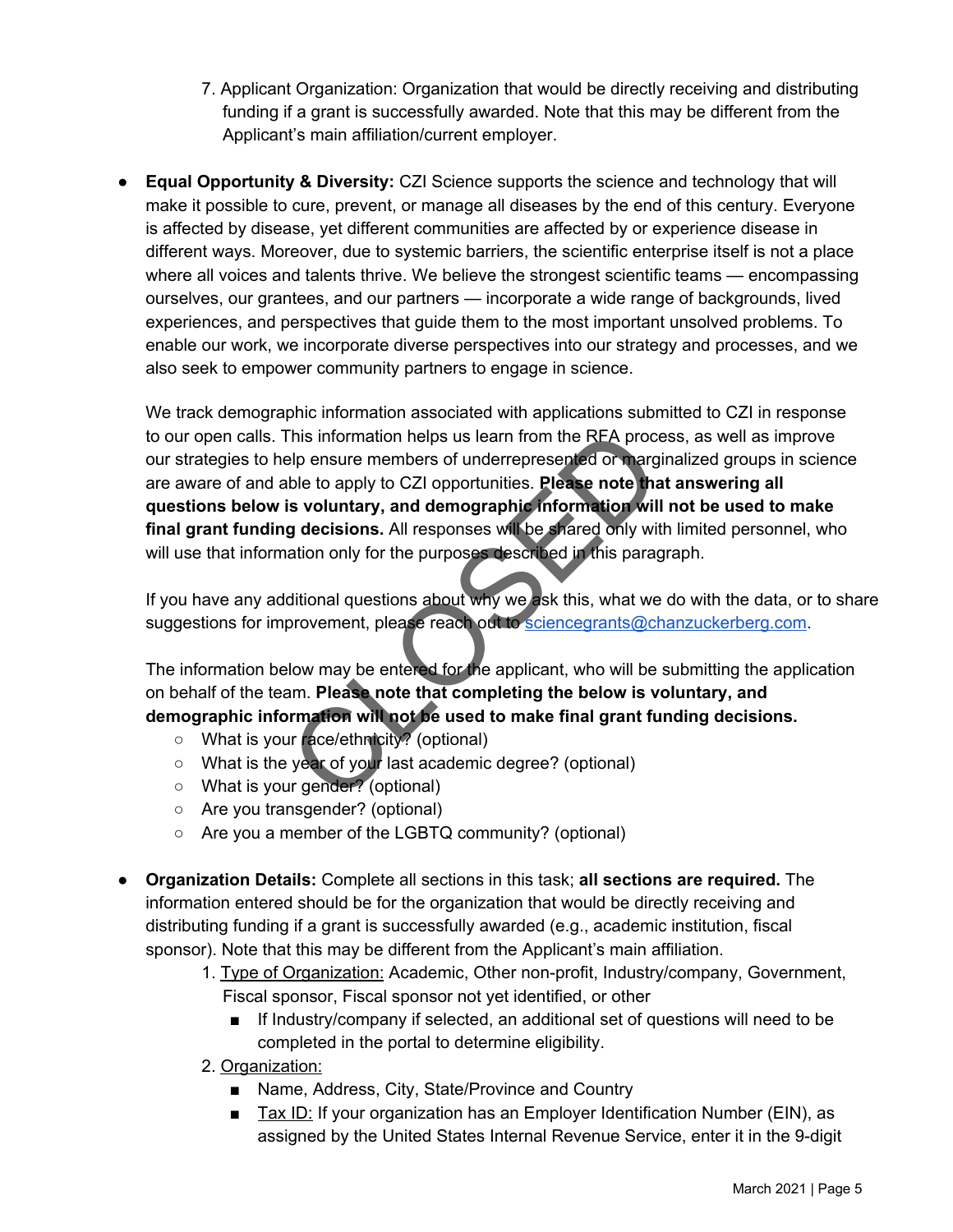format (XX-XXXXXXX; 10 characters total). Organizations who do not have an EIN should enter 44-4444444

- Organization website
- **Proposal Details:** Complete all sections in this task. **All sections are required.**
	- 1. Proposal Title: Auto filled. If you need to edit your proposal title, navigate to your application summary page; click on the three dots to the right of the application title (next to the Preview link); and select Rename from the dropdown menu (maximum of 75 characters, including spaces)
	- 2. Did you previously apply for funding for this or a related proposal under the CZI EOSS program? If yes, please enter the application number, e.g. EOSS-0000005345 or EOSS2-0000005145
	- 3. Have you previously received funding for this proposal under the CZI EOSS program? If yes, please enter the application number, e.g. EOSS-0000005345 or EOSS2-0000005145 and name of Grant Lead
	- 4. Proposal Purpose: One sentence (maximum of 255 characters including spaces)
	- 5. Amount Requested: Enter total budget amount requested in USD, including indirect costs; this number should be between \$100k and \$400k total costs over a two-year period
	- 6. Proposal Summary/Scope of Work: A short summary of the application (maximum of 500 words)
	- 7. Landscape Analysis: Briefly describe the other software tools (either proprietary or open source) that the audience for this proposal primarily uses. How do the software projects in this proposal compare to these other tools in terms of user base size, usage, and maturity? How do existing tools and the project(s) in this proposal interact? (maximum of 250 words) I Purpose: One sentence (maximum of 255 charace Requested: Enter total budget amount requested<br>is number should be between \$100k and \$400k to<br>I Summary/Scope of Work: A short summary of th<br>ds)<br>pe Analysis: Briefly describe
	- 8. Value to Biomedical Users: Briefly described the expected value the proposed scope of work will deliver to the biomedical research community (maximum of 250 words)
	- 9. Open Source Software Projects: Indicate the number of software projects involved in your proposal (up to five). Complete the table with the following information for each software project. You may need to use the scroll bar at the bottom of the table to scroll right to view and to complete all fields. Alternatively, you can tab to move through and complete the fields. If multiple software projects are involved, details must be entered for all of them. All fields are required. All URLs should be in the format [https://example.com](https://example.com/) and **only one primary link should be provided where requested**:
		- a. Software project name
		- b. Homepage URL
		- c. Hosting platform (GitHub, GitLab, Bitbucket, Other)
		- d. Main code repository (e.g. GitHub URL)
		- e. Short description of the software project (maximum of 100 words)

The formatting and component requirements, including word limits indicated above, will be enforced by the review team. Any submitted materials that exceed the word and page limits or do not follow the requirements will not be considered during the application review process.